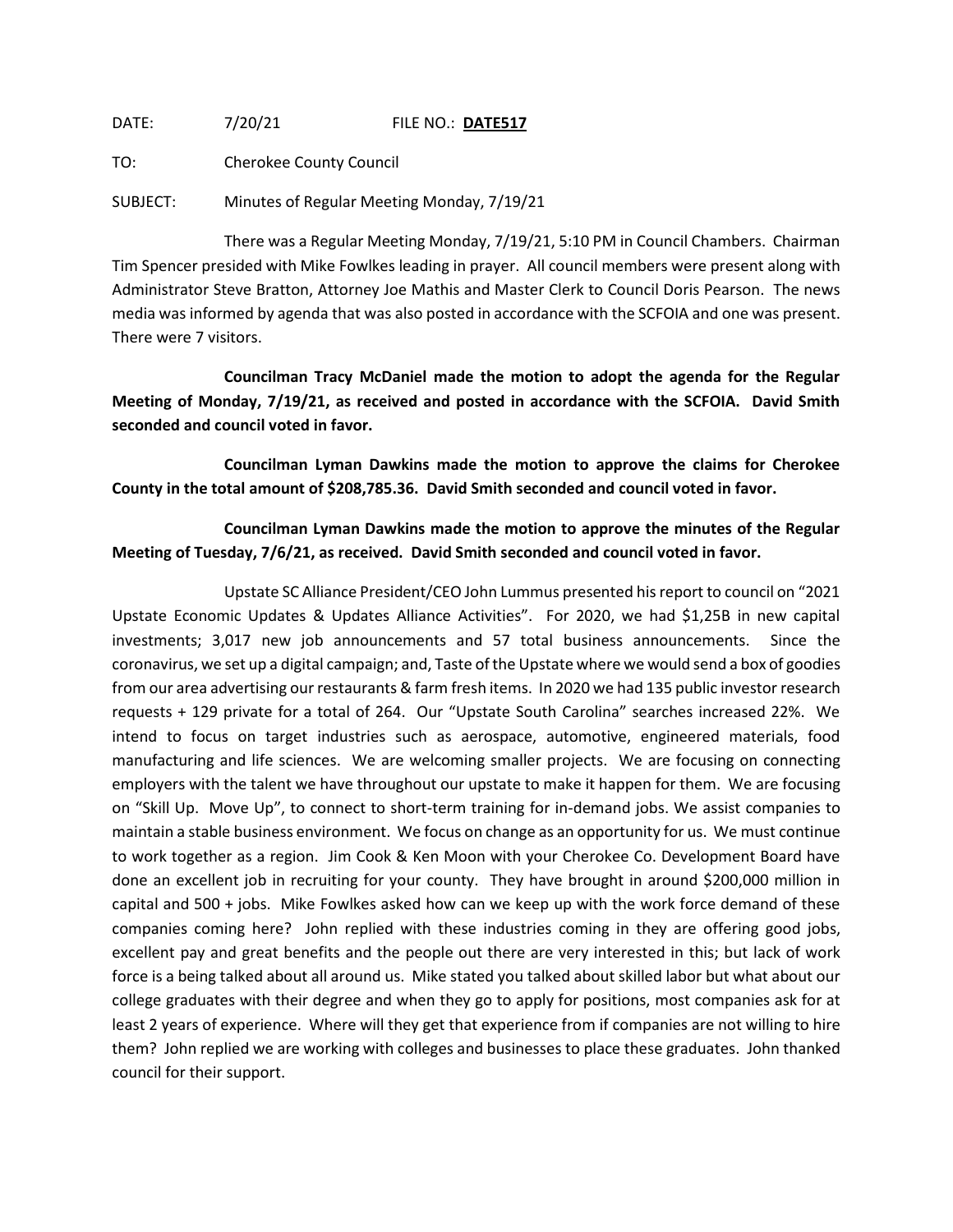## Page 2 – Minutes of Regular Meeting, 7/19/21

Administrator Steve Bratton & Recycling Coordinator Gaylan Pennington presented an agreement with US Tire to purchase our tires at the Recycling Center. Steve replied there is only one vendor in the state of SC for taking tires and recycling them and that is US Tire. We receive grants that help defray the cost of this service. **[Tracy McDaniel made the motion to allow Administrator Bratton to enter into an agreement with US Tire to purchase our tires at the Recycling Center for \$104/ton + \$385/load fee + fuel surplus charge. Lyman Dawkins seconded and council voted in favor.]**

Administrator Steve Bratton reported on the generator at the Detention Center asking to hold off on replacing them at this time until he can gather more information. To rent one it will cost over \$4000/wk.

Administrator Steve Bratton & Gas Technician DeWayne Staten presented the need for replacement of two condensation tanks at the landfill. Steve replied this is in the capital budget for \$47,380. SCS is the sole source provider. **[Tracy McDaniel made the motion to allow for the purchase of two condensation tanks from SCS for \$47,380 and pay it from the capital budget account. Lyman Dawkins seconded and council voted in favor.]**

Administrator Steve Bratton asked council to move Agenda Items 10 & 11 before Item 8; and Attorney Mathis asked that under Item 10 going into Executive Session on two matters that the first matter be changed to: Section 30-4-70(a)(5) – discussion of matters relating to the proposed location, expansion, or the provision of services encouraging location or expansion of industries or other businesses in the area served by the public body. Council consented.

**Councilman Lyman Dawkins made the motion for council to go into Executive Session at 5:43 PM on two matters: Section 30-4-70(a)(5) discussion of matters relating to the proposed location, expansion, or the provision of services encouraging location or expansion of industries or other businesses in the area served by the public body; and Section 30-4-70(a)(2) receipt of legal advice, etc. David Smith seconded and council voted in favor.**

**Councilman David Smith made the motion for council to come out of Executive Session at 6:20 PM and enter back into the Regular Meeting. Quay Little seconded and council voted in favor**. Attorney Mathis stated no action was taken during Executive Session.

**Councilman Quay Little made the motion to adopt Resolution No. 2021-08 authorizing (1) the execution & delivery of a Fee in Lieu of Tax & Incentive Agreement by & between Cherokee Co., SC and a company known to the county as Project Hammer, acting for itself, one or more affiliates, and/or other project sponsors (collectively, the "Company"), pursuant to which the county shall covenant to accept certain facilities in the County (The "Project"); (2) the benefits of a Multi-County Industrial or Business Park to be made available to the company and the Project: (3) certain Special Source Revenue**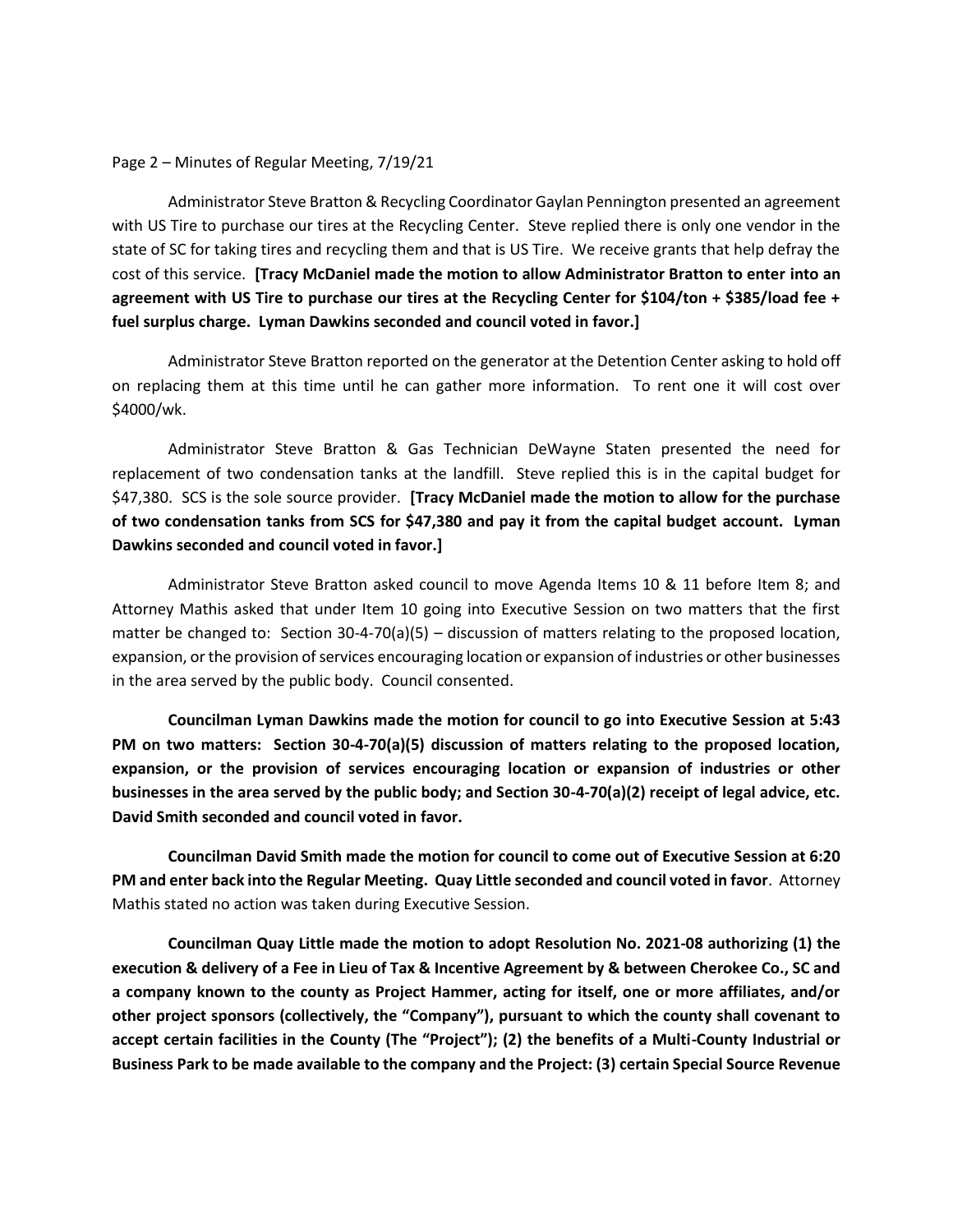## Page 3 - Minutes of Regular Meeting, 7/19/21

**Credits in connection with the Project; and (4) other matters relating thereto. David Smith seconded and council voted in favor.**

**Councilman Tracy McDaniel made the motion to adopt 2nd Reading of Ordinance No. 2021-20 to amend the agreement for development for Joint County Industrial Park by & between Spartanburg & Cherokee Counties, SC, so as to include additional property in Spartanburg County as part of the Joint County Industrial Park and other matters relating thereto. (Pall Corp.; Magna Mirrors of American, Inc.; Limelight Solar 1, LLC, & W/C GSP Lot 3 Owner VIII, LLC; Exeter Pigeon Haven Land, LLC; Inman Mills; Auria Spartanburg, Inc.). Mike Fowlkes seconded and council voted in favor.**

**Councilman Tracy McDaniel made the motion to adopt 1st Reading of Ordinance No. 2021-21 authorizing the development of a Jointly Owned & Operated Industrial/Business Park (Project Hammer) in conjunction with Spartanburg Co., such Industrial/Business Park to be geographically located in Cherokee Co. and established pursuant to Section 4-1-170 of the code of Laws of SC, 1976, as amended; to provide for a Written Agreement with Spartanburg County to provide for the expenses of the Park, the percentage of revenue application, and the distribution of Fees in Lieu of Ad Valorem Taxation; and other matters related thereto. Lyman Dawkins seconded and council voted in favor.**

**Councilman Tracy McDaniel made the motion to adopt the 1st Reading of Ordinance No. 2021- 22 authorizing (1) the execution & delivery of a Fee in Lieu of Tax & Incentive Agreement by & between Cherokee Co., SC (The "County") and a company known to the county as Project Hammer, acting for itself, one or more affiliates, and/or other project sponsors (collectively, The "Company"), pursuant to which the county shall covenant to accept certain negotiated Fees in Lieu of Ad Valorem Taxes with respect to the establishment and/or expansion of certain facilities in the county (The "Project"); (2) the benefits of a Multi-County Industrial or Business Park to be made available to the Company and the Project; (3) certain Special Source Revenue Credits in connection with The Project; and (4) other matters relating thereto. Mike Fowlkes seconded and council voted in favor.**

Attorney Joe Mathis had no report.

Administrator Steve Bratton passed out to council information regarding the Cherokee Co. Local Hospitality Tax. This would be a 2% hospitality tax for the unincorporated area in Cherokee Co. The Town of Blacksburg & City of Gaffney have a Local Hospitality Tax. The county can impose this tax based on Enabling Legislation Section 6-1-720 – Imposition of local hospitality tax. Page 3 of the report gives you the allowed uses; Page 4 shows you the surrounding counties and what they received from hospitality tax in 2019; the following pages gives you FAQS; any prepared food at these Q-T's, etc. are subject to the H-Tax. These facilities that will have the H-Tax are responsible for collecting the tax. Quay Little asked how will we determine which ones are collecting the H-Tax? Steve replied they will need to file for a license. Steve stated there are only certain things you can use this tax money for, such as: tourism, recreation, etc. Every year you will choose where/who you want to put this tax money but it has to be tourism related. Chairman Spencer asked council to take this information, read over it and bring it back at another date.